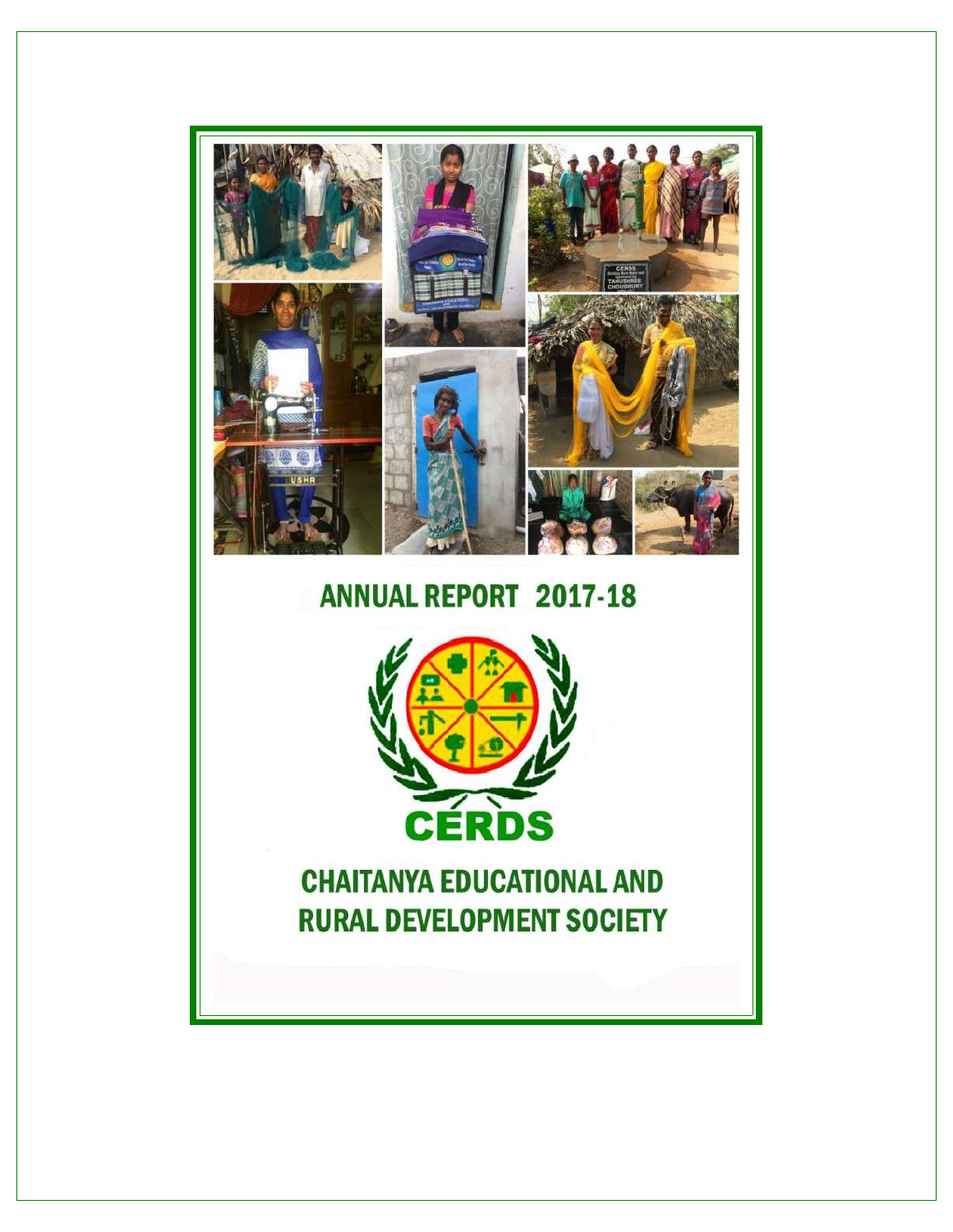| <b>Organisation Profile:</b>                                                                                                                |                                                                                            |                                            |                                                                                                                               |  |
|---------------------------------------------------------------------------------------------------------------------------------------------|--------------------------------------------------------------------------------------------|--------------------------------------------|-------------------------------------------------------------------------------------------------------------------------------|--|
| Name, address and contact information                                                                                                       |                                                                                            |                                            | <b>Legal Status</b>                                                                                                           |  |
| H.No: $3 - 68 / 1$ , $5th$ Line,<br>Pandaripuram,<br>Chilakaluripet- 522 616,                                                               | Chaitanya Educational and Rural Development Society (CERDS)                                |                                            | Registered as a society under Indian Societies<br>Registrations Act XXI of 1860 at Ongole, Prakasam District<br>on 05.11.1996 |  |
| <b>Guntur District,</b><br>Andhra Pradesh, India                                                                                            |                                                                                            |                                            | <b>Registration Number with date:</b>                                                                                         |  |
| Telephone: 08647 252333<br>E-mail address: cerdsindia@gmail.com, cerdsns@gmail.com                                                          |                                                                                            |                                            | Registration No:<br>499 / 1996<br>Date of Original Registration: 05.11.1996                                                   |  |
| Website: <b>WWW.cerds-india.org</b>                                                                                                         |                                                                                            |                                            | Unique ID No. (Issued from planning commission):<br>AP/2009/0016640                                                           |  |
| Name & Designation of the Chief Functionary                                                                                                 |                                                                                            | FCRA:                                      | "CERDS" has been granted FCRA registration vide<br>Registration Number: 010190438 by Ministry of Home                         |  |
| Mr. N. Srinivasa Rao, Executive Secretary<br>Mobile No's: +91 96661 59615                                                                   |                                                                                            |                                            | Affairs, Government of India on 29.09.2010. It was<br>renewed on 01.06.2016 and valid up to 31.10.2021.                       |  |
| <b>Nature of the Organisation</b>                                                                                                           | Non-profit, Economic, Educational, Social, Service, Research & Rural oriented Organisation |                                            |                                                                                                                               |  |
| Registrations at Income Tax Department, Government of India:                                                                                |                                                                                            |                                            | <b>Partners in Progress:</b>                                                                                                  |  |
| Income Tax Permanent Account Number (PAN) : AAAAC5162C                                                                                      |                                                                                            | $\bullet$                                  | Givelndia / Give Foundation                                                                                                   |  |
| 12A Registration: CERDS was registered under 12A of Income Tax Act,<br>$\bullet$<br>1961 with registration No. 11/12A/W-2(1)/CIT/GNT/08-09. |                                                                                            | $\bullet$<br>$\bullet$<br>$\bullet$        | <b>NABARD</b><br>Rotary Clubs & Individuals, New Zealand<br>Rotary Club of Padstow, Australia                                 |  |
| 80G Registration: CERDS was granted an approval of Tax exemption<br>$\bullet$                                                               |                                                                                            | I Do Good Charity Group Inc.,<br>$\bullet$ |                                                                                                                               |  |
| Under Section 80G(5) (vi) of the Income Tax act, 1961 with registration No.                                                                 |                                                                                            | Shamadasani Foundation<br>$\bullet$        |                                                                                                                               |  |
| 15/80G/W-2(1)/CIT-GNT/08-09.                                                                                                                |                                                                                            | $\bullet$                                  | <b>Vitamin Angels</b>                                                                                                         |  |
| <b>Bank Account Details</b><br><b>Account Number</b>                                                                                        | <b>For Local Contributions</b><br>783504256                                                |                                            | <b>For Foreign Contributions</b><br>400601011000941                                                                           |  |
| <b>Account Type</b>                                                                                                                         |                                                                                            |                                            | Savings                                                                                                                       |  |
| <b>Account Holder's Name</b>                                                                                                                | <b>Savings</b><br>Chaitanya Educational and Rural Development Society                      |                                            |                                                                                                                               |  |
| Pin code                                                                                                                                    | 522616<br>522616                                                                           |                                            |                                                                                                                               |  |
| <b>Bank Name</b>                                                                                                                            | <b>Indian Bank</b>                                                                         |                                            | Vijaya Bank                                                                                                                   |  |
| <b>Bank Branch</b>                                                                                                                          | Chilakaluripet                                                                             |                                            | Chilakaluripet                                                                                                                |  |
| <b>IFSC Code</b>                                                                                                                            | <b>IDIB000C021</b><br>VIIB0004006                                                          |                                            |                                                                                                                               |  |
| Address of the organisation                                                                                                                 | H.No: 3-68/1, 5 <sup>th</sup> Lane, Pandaripuram, Chilakaluripet,                          |                                            |                                                                                                                               |  |
|                                                                                                                                             | Guntur District, Andhra Pradesh - 522616                                                   |                                            |                                                                                                                               |  |

| <b>Organizational Inspiration/ Mission / Vision/ Aim /Objectives:</b> |                                                                                                                                                                                                                                                                                |  |  |
|-----------------------------------------------------------------------|--------------------------------------------------------------------------------------------------------------------------------------------------------------------------------------------------------------------------------------------------------------------------------|--|--|
| Inspiration                                                           | CERDS believe that the development of India mainly depended on the rural areas progressiveness and any effort to promote                                                                                                                                                       |  |  |
|                                                                       | Educational and Rural Development strengthens the Rural Areas in turn the Nation.                                                                                                                                                                                              |  |  |
| <b>Belief</b>                                                         | Helping the Needy is Universal Culture and it is part of our Civilisation                                                                                                                                                                                                      |  |  |
| <b>Mission</b>                                                        | CERDS helps poor to help themselves to overcome their socio-economical and educational barriers by changing their<br>attitudes and sensitize them to live together in their development.                                                                                       |  |  |
|                                                                       |                                                                                                                                                                                                                                                                                |  |  |
| <b>Vision</b>                                                         | Sustainable and self-reliant village communities                                                                                                                                                                                                                               |  |  |
| <b>Aim</b>                                                            | CERDS aim is to help poor communities to overcome the effects of poverty, create new futures for themselves and their                                                                                                                                                          |  |  |
|                                                                       | communities and promote sustainable village communities through changing the attitudes among the people                                                                                                                                                                        |  |  |
| <b>Objectives</b>                                                     | To educate people and make them conscious and concerned about self-reliance, social justice and co-operation, so that<br>1.<br>they may be prepared and equipped to work out for themselves and for others and keeping in further with their own<br>human dignity and destiny. |  |  |
|                                                                       | To help, devise schemes and projects and help to execute them, which will assist the country towards elimination of<br>2.<br>poverty and misery.                                                                                                                               |  |  |
|                                                                       | To promote all types of activities that are aimed at the integral development of persons and communities, particularly to<br>3.<br>help with set up equitable credit and marketing, structures, improved facilities and methods of farming, irrigation, animal                 |  |  |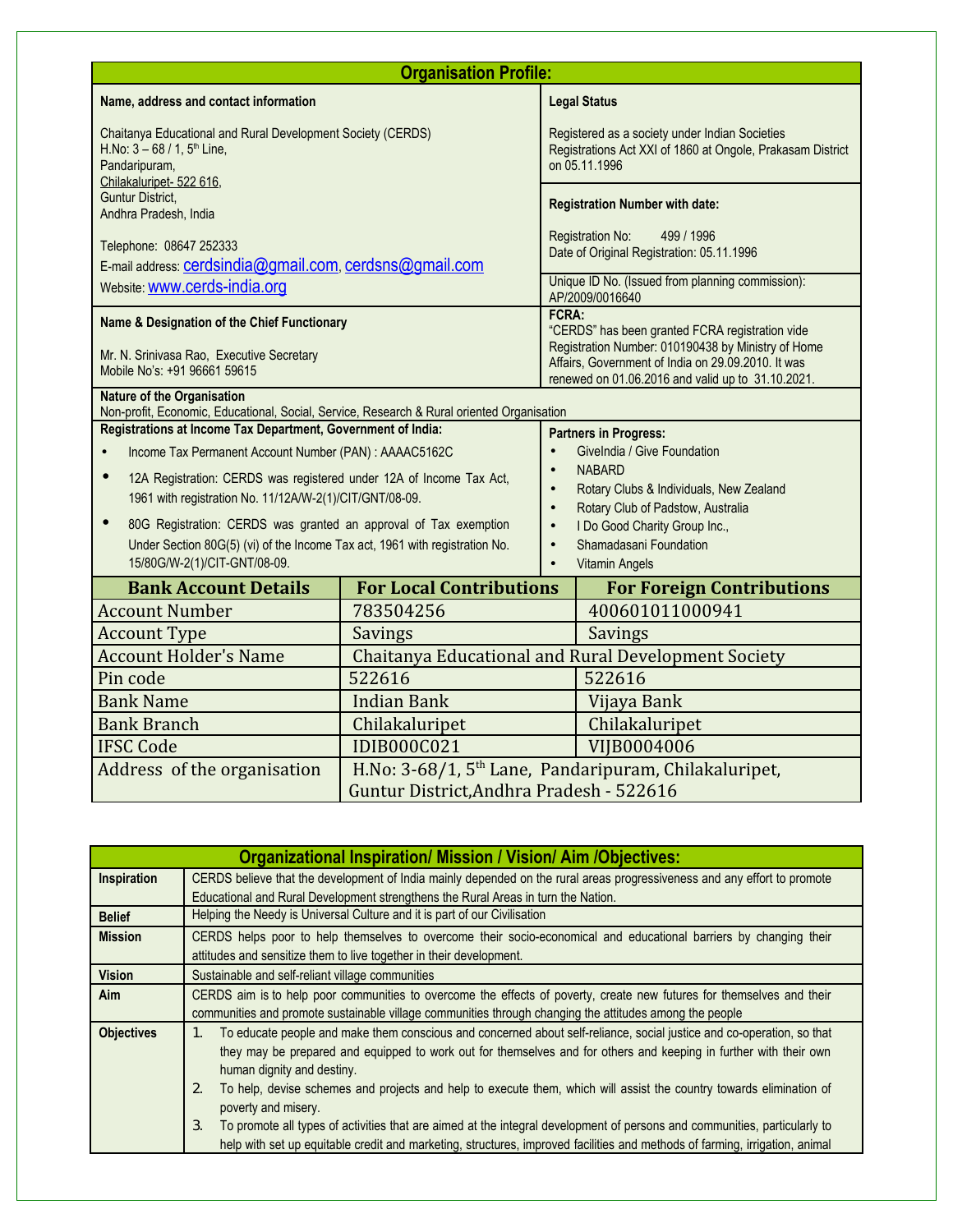| husbandry, technical institutions and cottage or small scale industries. These are to be encouraged to be done wherever<br>possible on a co-operative basis, public housing assistance to all shelter less poor and economically backward class<br>families. |
|--------------------------------------------------------------------------------------------------------------------------------------------------------------------------------------------------------------------------------------------------------------|
| To coordinate the charitable work of the various Rural Development, Social Welfare and Charitable Agencies, without<br>4.<br>infringing upon their autonomy.                                                                                                 |
| To channelize the energies of our people towards constructive national work in the social, educational and cultural fields<br>5.<br>in co-operation with Government wherever feasible.                                                                       |
| To study and conduct Research on Social, Civic, Arts, Literature, Science, Cultural, economic aspects of the Rural<br>6.<br>Communities and promote them.                                                                                                    |

### **Geographical coverage of Activities**

At present the organization is working in 60 needy and deserving Panchayaths/Villages and about 90 habitations in both Prakasam and Guntur Districts of Andhra Pradesh. Among these 90 target habitations, about 50 are in the Sea-coastal areas, which often affecting by series / severity of floods, cyclones and strong coastal winds and tidal waves. About 85% of the families in these target sea-coastal hamlets belong to Scheduled Tribes, Scheduled Castes and Backward Communities (Fishermen, Toddy collectors and Weavers). The remaining 40 habitations are in dry land regions, which often affecting by drought since the failures of monsoons.

| <b>District</b> | Name of the Mandal  | No. of villages | <b>No. of habitations</b> |
|-----------------|---------------------|-----------------|---------------------------|
| Prakasam        | Vetapalem           | 4               | 20                        |
|                 | Chinaganjam         | 3               |                           |
|                 | Chirala             | 3               | 5                         |
|                 | <b>Ballikurava</b>  | 6               | 6                         |
|                 | Yaddanapudi         | 2               | $\overline{2}$            |
|                 | Total:              | 18              | 40                        |
| Guntur          | Nizampatnam         | 2               | 10                        |
|                 | Nadendla            | 10              | 10                        |
|                 | Chilakaluripet      | 10              | 10                        |
|                 | Edlapadu            | 10              | 10                        |
|                 | Prathipadu          | 10              | 10                        |
|                 | Total:              | 42              | 50                        |
|                 | <b>Grand-Total:</b> | 60              | 90                        |

#### **Organization Structure:**

The Governing Body is constituted by an executive committee, which meets every quarterly to review and evaluate the work done, to take up new activities and to consider organizational matters. It consists of experienced and socially concerned leaders who have a commitment to social work. The General Body consists of enrolled members and patrons. Unless otherwise decided it meets once a year to consider policies, plans of action, review of work and the Budget. It elects the Executive Committee. Organogram of the Organisation and the background of the present executive members are here with enclosed.

#### **Organogram:**

| General-body                         |  |
|--------------------------------------|--|
|                                      |  |
| <b>Executive Committee</b>           |  |
|                                      |  |
| <b>Executive Secretary</b>           |  |
|                                      |  |
| <b>Programme Coordinator</b>         |  |
|                                      |  |
| <b>Community Organisors</b>          |  |
|                                      |  |
| <b>Community Based Organisations</b> |  |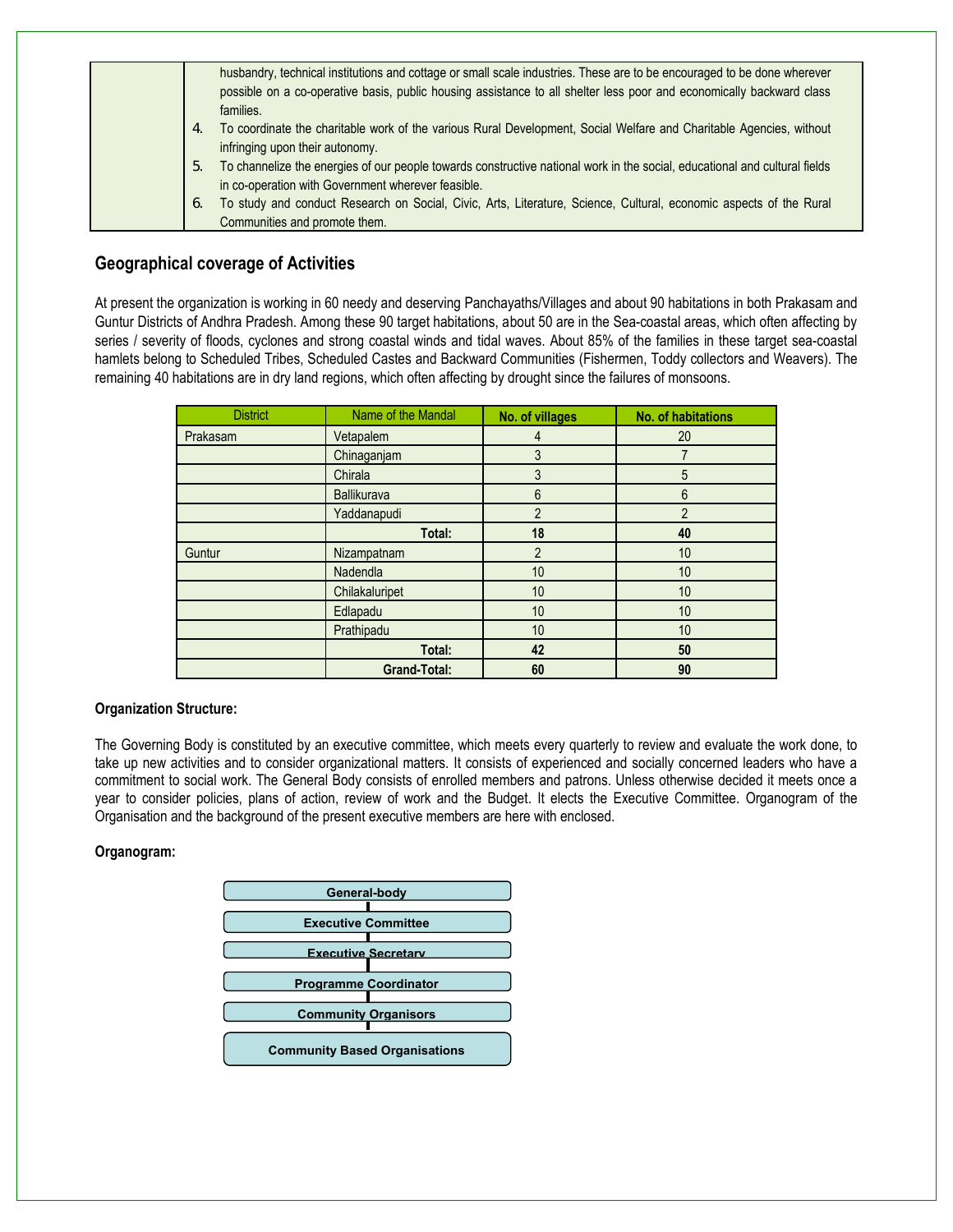### **Major Programmes / Activities:**

| <b>Child Education:</b>                                                                                                                                                                                                                         | <b>Drinking Water</b>                                                                                                                                           |
|-------------------------------------------------------------------------------------------------------------------------------------------------------------------------------------------------------------------------------------------------|-----------------------------------------------------------------------------------------------------------------------------------------------------------------|
| Provision of primary educational needs                                                                                                                                                                                                          | Installation of Bore wells / Open wells                                                                                                                         |
| School Health Programmes<br><b>Construction of School Sanitary toilets</b>                                                                                                                                                                      | Awareness Generation Campaigns on Usage of Water<br>Sources                                                                                                     |
| <b>Women Empowerment:</b><br>Awareness Generation Campaigns on Women rights,                                                                                                                                                                    | Training Camps to Community Administrators on Water<br><b>Management and Conservation Practices</b>                                                             |
| Malnutrition, Immunization and Birth Control Measures<br>Focus on IGP Programmes for the disadvantaged<br>$\bullet$<br>women i., e Widows, disabled and HIV/Aids infected<br>Exposure visits and Linkages with Government<br>Programmes.        | <b>Sustainable Agricultural Practices</b><br>Formation of Farmers' Clubs<br>Conducting of Training and Exposure visits on<br>sustainable agricultural practices |
| <b>Disabled Services:</b>                                                                                                                                                                                                                       | Conducting of Farmers Field Schools and Distribution of<br>Tarpaulins sheets                                                                                    |
| Provision of Nutrition food & Medical Support to<br><b>Disabled</b><br>Sanitary Toilet Facilities for Disabled<br>Wheel Chairs/Try-Cycles for Disabled                                                                                          | <b>Vocational Skill Trainings</b><br>Conducting of skill oriented Training Programmes to un-<br>employed men and women                                          |
| Health:                                                                                                                                                                                                                                         | Promote skill based livelihood units                                                                                                                            |
| Awareness Generation Campaigns on Health, Hygiene<br>and Environmental Practices<br>Nutrition support to HIV/Aids infected people<br>$\bullet$<br>Distribution of Vitamin - A and Albendazole capsules to<br>0-5 and Pregnant and Lactate women | Job placement with local / non local Institutions                                                                                                               |

#### **Awards / Honors received:**

| <b>Name of the Award</b>                                                  | Date & Year | <b>Institution</b>                                                                           |
|---------------------------------------------------------------------------|-------------|----------------------------------------------------------------------------------------------|
| <b>Bharat Vikas Ratan Award</b>                                           | 27.02.2012  | The Economic for Health and Educational Growth, New Delhi                                    |
| Glory of India Award with Gold Medal                                      | 03.09.2012  | Economic and Social Development Foundation, New Delhi                                        |
| Mother Teresa Excellence Award                                            | 25.11.2012  | Integrated Council for Socio-Economic Progress, Thrissur                                     |
| Honorary Doctorate & Lifetime Achievement Award                           | 08.04.2013  | Academy of Universal Global Peace & The New International Christian<br>University, Bangalore |
| Indira Gandhi Excellence Award                                            | 21.12.2013  | International Business Council, New Delhi                                                    |
| NGO Excellence Award                                                      | 28.05.2014  | Mahez NGO - NGO's National Conference - 2014, Dharwad                                        |
| Rashtra Vibhushan Award                                                   | 19.04.2015  | Foundation for Accelerated Community Empowerment, New Delhi                                  |
| The Best Citizen of India                                                 | 30.05.2015  | The Economic and Human Resource Development Association, New<br><b>Delhi</b>                 |
| Swami Vivekanda and Sister Margaret Award                                 | 01.07.2016  | Sister Margaret Foundation, Kolkata                                                          |
| Book of Records-2016 Award & Meritorious Service<br>Award with Gold Medal | 25.09.2016  | ASHA PRADEEP & Talent Survey Report Council, Odisha                                          |
| Dr.APJ Abdul Kalam Award                                                  | 20.03.2018  | Friendship Forum, New Delhi                                                                  |
| Best Indian Golden Personalities Award                                    | 20.03.2018  | Friendship Forum, New Delhi                                                                  |

### **Receipts Amount (last 3 years) Receipts (Donor-wise) in year 2017-18**



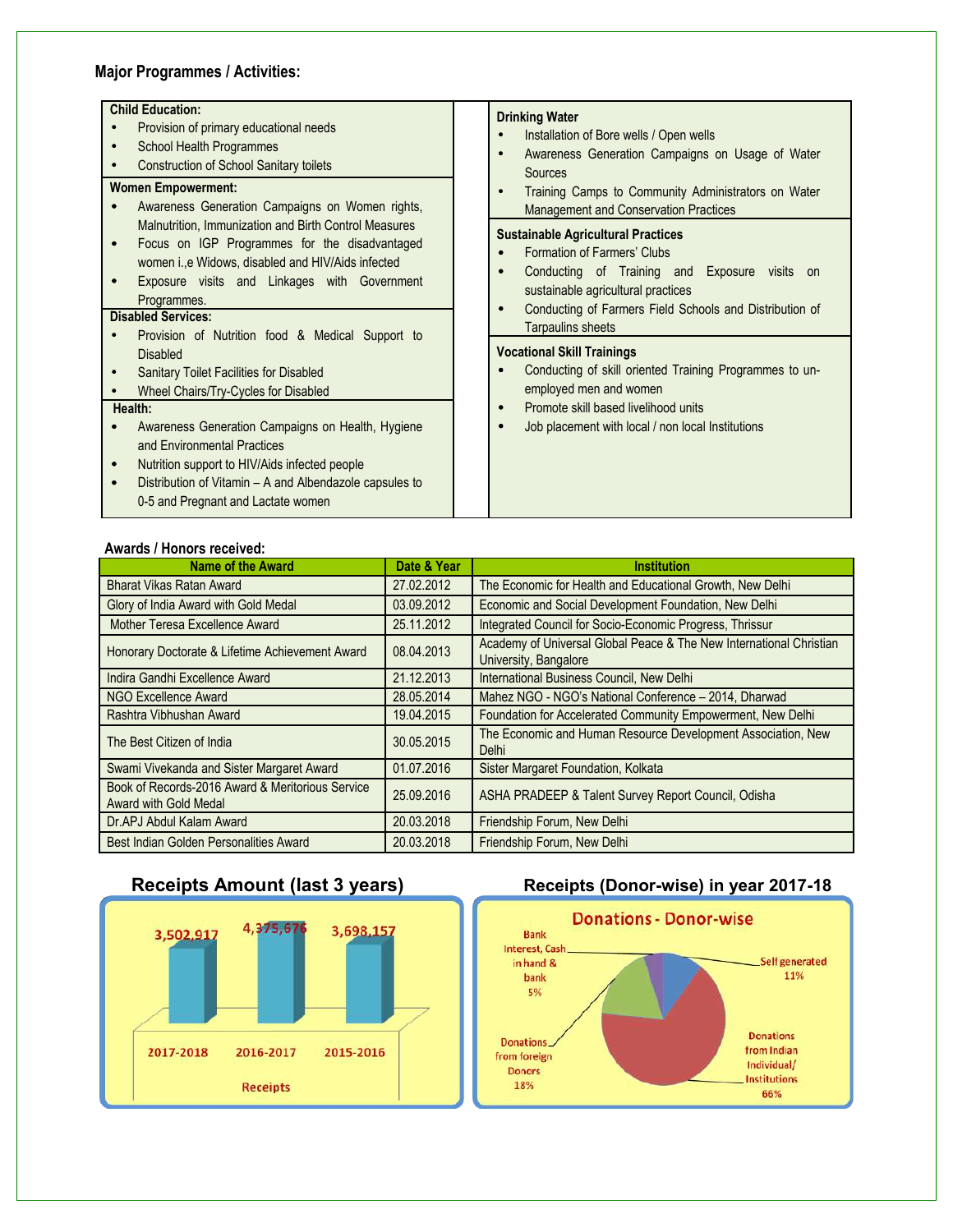## **Last Three Years Financial information:**

| <b>RECEIPTS</b>                                                             | 2017-2018 | 2016-2017 | 2015-2016    |
|-----------------------------------------------------------------------------|-----------|-----------|--------------|
| Self Generated (fees/ subscriptions/ interest/ community contributions etc) | 363000    | 63000     | 67000        |
| Donations from Indian individuals / institutions                            | 233201    | 88304     | 210000       |
| Donations from foreign donors                                               | 642874    | 1595142   | 1045444      |
| Donations from Givelndia donors (please write '0' if not applicable)        | 2081694   | 1935878   | 1979174      |
| Government Grants received                                                  |           |           |              |
| Advances received                                                           | 0         | 240000    | $\mathbf{0}$ |
| Bank Interest, Cash in Hand & Cash in Bank                                  | 182148    | 453352    | 396539       |
| <b>TOTAL RECEIPTS</b>                                                       | 3502917   | 4375676   | 3698157      |
| <b>PAYMENTS (Capital)</b>                                                   |           |           |              |
| Capital items purchased for the organisation                                | 0         | 0         | $\mathbf{0}$ |
| PAYMENTS (Revenue)                                                          |           |           |              |
| Salaries and benefits (programme)                                           | 212000    | 202000    | 162000       |
| Staff training and travel                                                   | 27000     | 12000     | 1500         |
| Office support expenses (rent/ repairs/ telephone/ etc)                     | 64068     | 65450     | 71889        |
| Communication (correspondence/ Annual Reports/ brochures/ website/ etc)     | 28121     | 23367     | 19762        |
| Consultants' fees (audit/ legal/ programme)                                 | 31000     | 367074    | 10000        |
| Depreciation                                                                | 4923      | 5470      | 6078         |
| Other programme expenses (seeds/food/etc.)*                                 | 2445878   | 3526830   | 2978919      |
| Other non-programme expenses                                                | 4388      | 1678      | 13610        |
| Advances refunded                                                           | 240000    | 0         | $\Omega$     |
| <b>TOTAL EXPENDITURE</b>                                                    | 3057378   | 4203869   | 3263758      |

#### **Target & Achievement Status:**



#### **Plan of action for 2018-19:**

| S.No            | <b>Activity</b>                                    | <b>Target Beneficiaries</b> | <b>Amount (Rs.)</b> |
|-----------------|----------------------------------------------------|-----------------------------|---------------------|
|                 | Support of primary educational needs to children   | 100 children                | 200,000             |
|                 | Support of drinking water facilities               | 3500 families               | 1000,000            |
| $\mathcal{S}$   | Support of sanitary toilet facilities for disabled | 24 disabled                 | 240,000             |
| 4               | Other disabled services                            | 12 disabled                 | 120,000             |
| 5               | Support to milch animal units to widows            | 50 women                    | 750,000             |
| 6               | Support of fishing nets to tribal families         | 100 families                | 500,000             |
|                 | Support of skill training and sewing machines      | 40 adolescents              | 260,000             |
| 8               | Nutrition food support to HIV/Aids people          | 200 people                  | 1,200,000           |
| 9               | Nutrition food support to Disabled people          | 100 people                  | 600,000             |
| 10 <sup>°</sup> | Promotion of sustainable agricultural practices    | 65 Villages                 | 650,000             |
| 11              | Other welfare activities                           | 50 families                 | 100,000             |
|                 | Total:                                             |                             | 5,620,000           |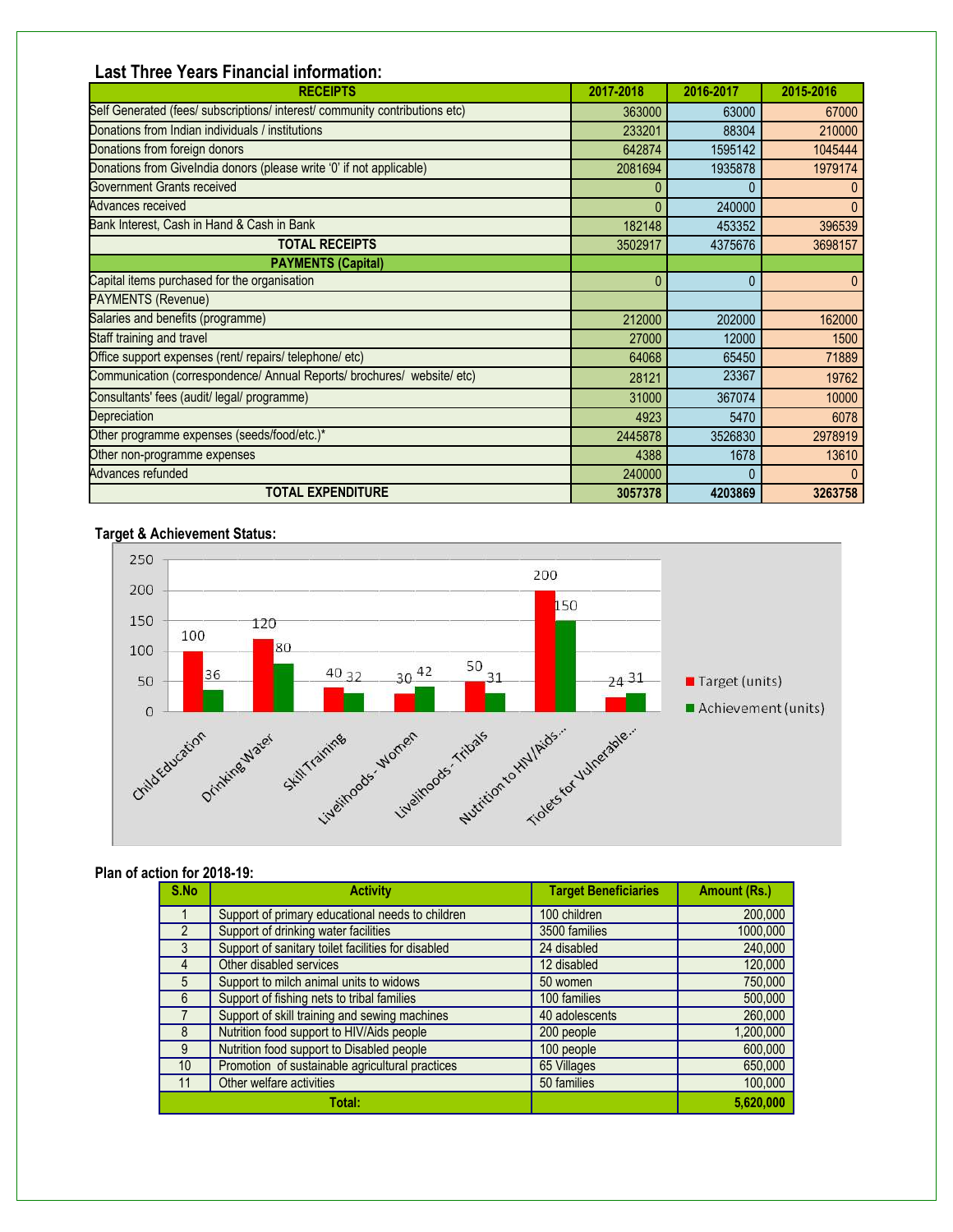# **ACHIVEMENTS**

#### **Child Education: Goal:**  Ensure the children belong to the vulnerable groups not to turn as child laborer and they attend school with all basic educational supplies **Target Groups:**  HIV/Aids infected, Disabled, Scheduled Tribes, Orphans, Disaster victims and girl children **Initiatives:**  Sensitizing the parents / guardians the need of child education and Reducing the burden of children education costs for poor parents/guardians by providing primary educational supplies **Accomplishments:** • Total 36 children were supported primary educational needs i.e school uniforms, casual wear and school bags **•** Ensured as the eligible children attend to school with all basic educational **Status of Last 3 Years** supplies and • Built confidence among the parents as well as children that they could have **Child Education** support to lead a better life in the society (Units) **Major Donors:** • GiveIndia, Give Foundation Inc.,USA, 100 General fund 55 44 36 50 **Amount utilised:** • Rs.70,100  $\mathsf{O}\xspace$ **Amount carry-forward for the financial year 2018-19:** 2015-16 2016-17 2017-18 • Nil

| <b>Drinking Water:</b>                                                                                                                                                                                                                                                                                                |                                                             |
|-----------------------------------------------------------------------------------------------------------------------------------------------------------------------------------------------------------------------------------------------------------------------------------------------------------------------|-------------------------------------------------------------|
| Goal:<br>Ensure accessibility of drinking water facilities to the disadvantaged communities<br><b>Target Groups:</b><br>Habitations belong to Scheduled Tribes and, Fishermen in the Sea-coastal<br>villages                                                                                                          |                                                             |
| Initiatives:<br>Sensitize the best water usage practices<br>Installation of bore wells at an accessibility places by taking consultations and<br>participation of community people.                                                                                                                                   |                                                             |
| <b>Accomplishments:</b><br>Total 80 drinking bore wells were installed in sea-coastal villages and<br>Ensured water facilities to around 1600 families and 6500 population belong<br>$\bullet$<br>to the most disadvantaged communities<br>Made efforts to reduce water born diseases as people not distress by them. | <b>Status of Last 3 Years</b><br><b>Drinking Water Bore</b> |
| <b>Major Donors:</b><br>Givelndia, Give Foundation Inc., USA, Rotary Clubs and Individuals - New<br>Zealand, I Do Good Charity Group Inc., USA, Bridge Impact<br>General fund                                                                                                                                         | <b>Wells (Units)</b><br>91<br>80<br>100<br>73<br>50         |
| <b>Amount utilised:</b><br>Rs.4,98,654<br>Amount carry-forward for the financial year 2018-19:<br>Nil                                                                                                                                                                                                                 | $\Omega$<br>2015-16<br>2016-17<br>2017-18                   |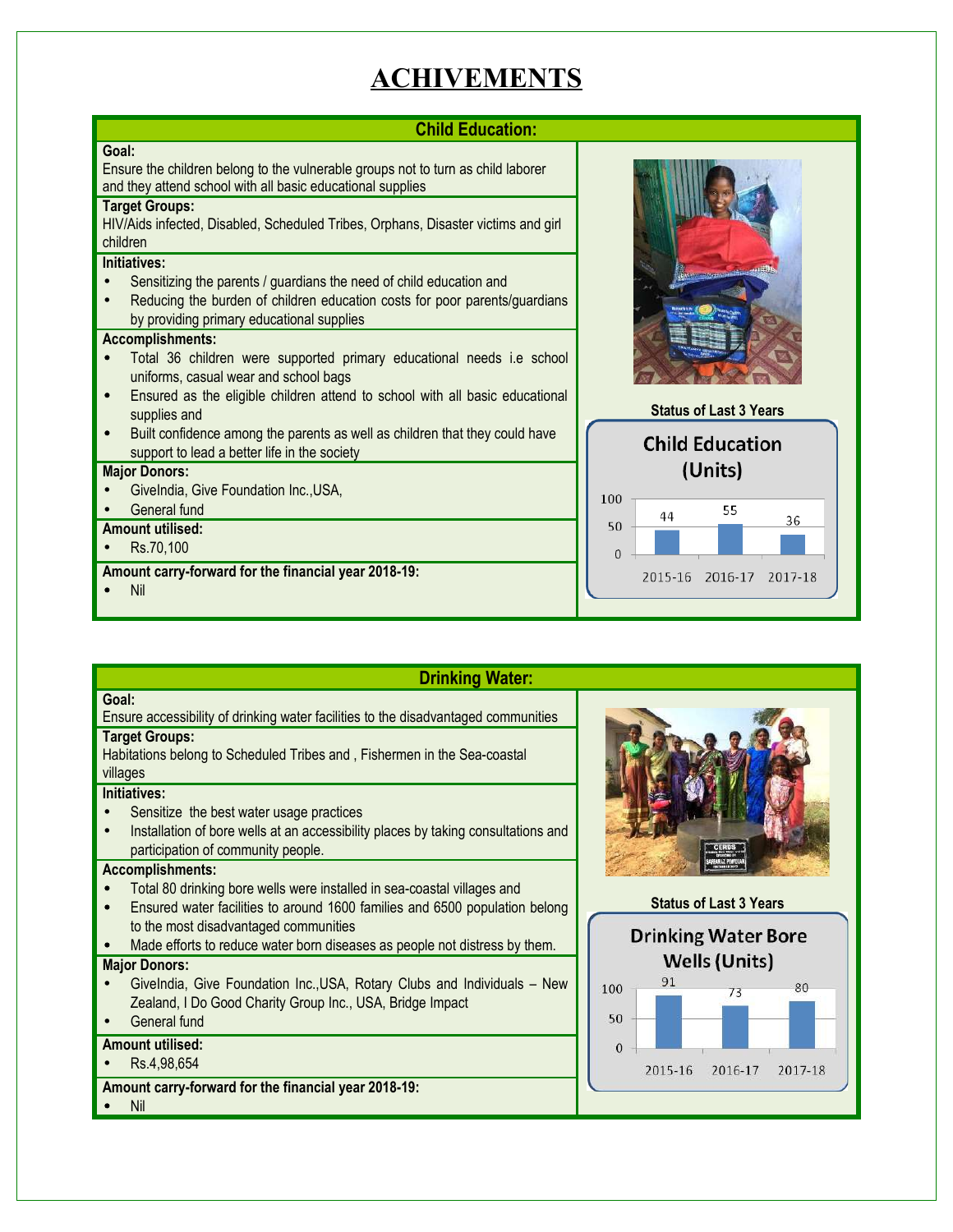| <b>Skill Training:</b>                                                                                                                                                                                                                                                         |                                     |
|--------------------------------------------------------------------------------------------------------------------------------------------------------------------------------------------------------------------------------------------------------------------------------|-------------------------------------|
| Goal:<br>Promote skills among the women and adolescents on locally viable trades                                                                                                                                                                                               |                                     |
| Target Groups:<br>Rural adolescents, widows, HIV/Aids infected women, disabled and women<br>belong to BPL families                                                                                                                                                             |                                     |
| Initiatives:<br>Organising skill trainings at village level<br>Providing assistance to underprivileged women to have own tailoring<br>units                                                                                                                                    |                                     |
| <b>Accomplishments:</b><br>32 women and adolescents were provided training in tailoring skill and<br>provided sewing machines to start own livelihood units.<br>Improved skills and income<br>Turned women / adolescents from dependent level to independent<br>income earners | <b>Status of Last 3 Years</b>       |
| <b>Major Donors:</b><br>Givelndia, Give Foundation Inc.USA,                                                                                                                                                                                                                    | <b>Skill Training (Units)</b><br>50 |
| ABHIDAAN, Shamdasani Foundation<br>General fund                                                                                                                                                                                                                                |                                     |
| <b>Amount spent:</b><br>Rs. 2,11,215                                                                                                                                                                                                                                           |                                     |
| Amount carry-forward for the financial year 2018-19:<br><b>Nil</b>                                                                                                                                                                                                             | 2015-16<br>2016-17<br>2017-18       |

### **Livelihood support to Disadvantaged Women:**

#### **Goal:**

Promote rural based and low risk profile livelihood units for the underprivileged women

#### **Target Groups:**

Widows, Elder age and HIV/Aids infected women belong to poor families

#### **Initiatives:**

- Providing milch animals to young widows to accelerate, empower and create a stable income source to poor widows
- Support to disadvantaged women to establish own livelihood units i.e., Petty Shops, Cloth shops, Vegetable vending, Fruit Centers etc.,

#### **Accomplishments:**

- 40 widowed / divorced / old age women were assisted milch animal units
- 2 disadvantaged women were supported to establish petty shop units
- Benefited women turned from underprivileged conditions to empower and earn stable income on their own
- Helps women not to turn approach moneylenders or pawnbrokers for loans in times of crisis.

#### **Major Donors:**

• GiveIndia, Give Foundation Inc.USA, ABHIDAAN

### General fund

- **Amount spent:**
- Rs. 5,58,867
- **Amount carry-forward for the financial year 2018-19:**
- Rs. 1,90,109



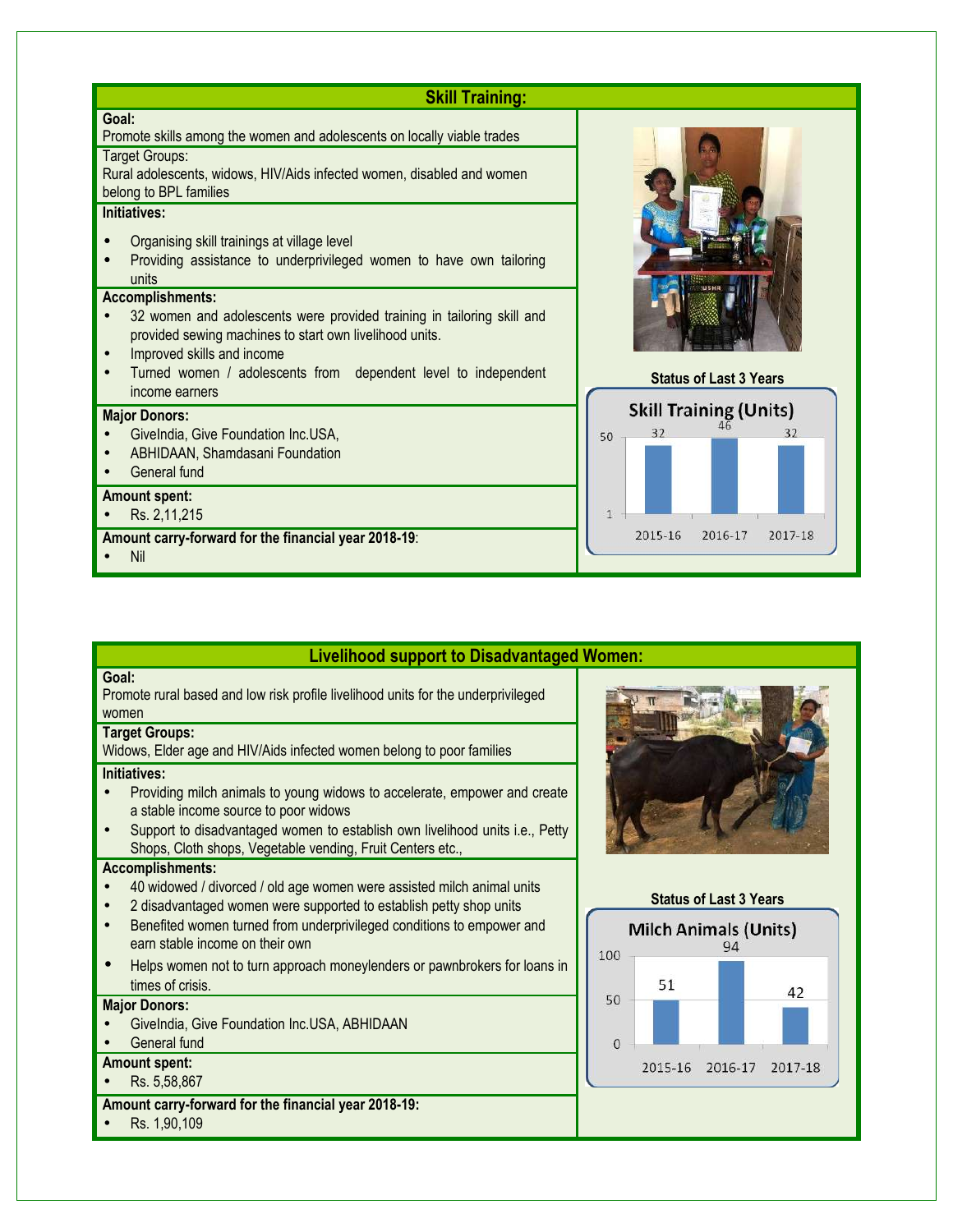| <b>Fishing Nets to Tribal Fishermen Families:</b>                                                                    |                                                 |  |
|----------------------------------------------------------------------------------------------------------------------|-------------------------------------------------|--|
| Goal:<br>Enhance sustainable livelihood of the poor tribal fishing families by providing<br>proper fishing equipment |                                                 |  |
| <b>Target Groups:</b>                                                                                                |                                                 |  |
| Sea-coastal tribal fishermen families                                                                                |                                                 |  |
| Initiatives:                                                                                                         |                                                 |  |
| Supporting fishing nets suit to catch the fish locally available                                                     |                                                 |  |
| <b>Accomplishments:</b>                                                                                              |                                                 |  |
| 31 families belong to tribal fishermen community were provided fishing<br>nets.                                      | <b>Status of Last 3 Years</b>                   |  |
| Helped disadvantaged families to aid from hunger days.<br>$\bullet$                                                  | <b>Fishing Nets (Units)</b>                     |  |
| Helped to get stable income and increase income levels.<br>$\bullet$                                                 | 50                                              |  |
| Helped to lead life in better living conditions                                                                      | 40                                              |  |
| <b>Major Donors:</b>                                                                                                 | 31<br>26<br>30                                  |  |
| Givelndia, Give Foundation Inc.USA                                                                                   |                                                 |  |
| General fund                                                                                                         | 20                                              |  |
| <b>Amount spent:</b>                                                                                                 | 10                                              |  |
| Rs. 1,45,481                                                                                                         | $\overline{O}$<br>2015-16<br>2016-17<br>2017-18 |  |
| Amount carry-forward for the financial year 2018-19:                                                                 |                                                 |  |
| Nil                                                                                                                  |                                                 |  |

### **Sanitary Toilet Facilities to the Vulnerable Population:**

#### **Goal:**

Create sanitary toilet facilities to the vulnerable population to lead normal life as other well-beings

#### **Target Groups:**

• Priority to disabled women / Children, HIV-Aids infected people and Old age women.

#### **Initiatives:**

- Sensitising the families on the need of sanitary toilets
- Assistance and technical guidance in installing sanitary toilet facilities
- Support of construction and hardware material for building sanitary toilets

#### **Accomplishments:**

- 31 disabled / HIV-Aids infected / Old age women were supported to access sanitary toilet facilities in their vicinity.
- Raised awareness among the vulnerable population and their family members on the importance and usage practices of sanitary toilets and built confidence among the disabled people by having proper facilities to resolve their natural calls at their house premises.
- Open defecation practice is decreased

#### **Major Donors:**

- GiveIndia, Give Foundation Inc.USA
- Shamadasani Foundation, ABHIDAAN
- General fund

#### **Amount spent:**

#### Rs. 2,08,722

- **Amount carry-forward for the financial year 2018-19:**
- Rs.1,28,267



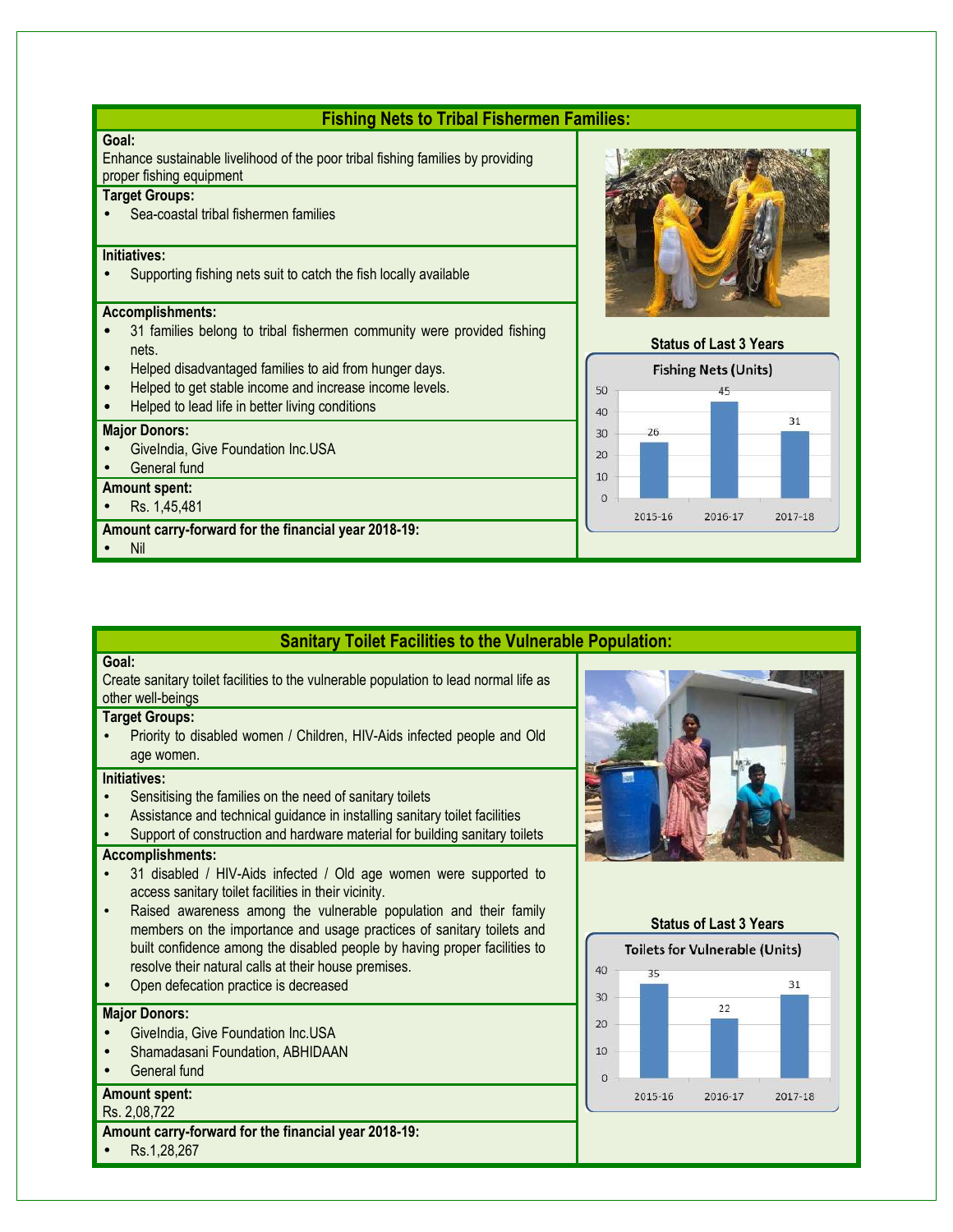| <b>Nutrition support to HIV/Aids infected people:</b>                                                                                                                                     |                                                                        |  |  |  |
|-------------------------------------------------------------------------------------------------------------------------------------------------------------------------------------------|------------------------------------------------------------------------|--|--|--|
| Goal:<br>Strengthen the immunization system and increase the life span of HIV/Aids<br>infected people                                                                                     |                                                                        |  |  |  |
| <b>Target Groups:</b>                                                                                                                                                                     |                                                                        |  |  |  |
| Priority to women and children belong to poor families                                                                                                                                    |                                                                        |  |  |  |
| Rural and slum dwellers                                                                                                                                                                   |                                                                        |  |  |  |
| Initiatives:<br>Distribution of nutritional provisions, i.e. finger millet flour, wheat ravva,<br>wheat flour, red gram dall, ground nuts and eggs every month<br>Linkup with ART centers |                                                                        |  |  |  |
| <b>Accomplishments:</b>                                                                                                                                                                   |                                                                        |  |  |  |
| Total 1,454 nutrition kits were distributed to about 150 HIV/Aids infected                                                                                                                |                                                                        |  |  |  |
| people.<br>Identified 100 more people for target to a subsequent year                                                                                                                     |                                                                        |  |  |  |
| $\bullet$<br>Helped to improve the immunization system.                                                                                                                                   | <b>Status of Last 3 Years</b>                                          |  |  |  |
| Helped to increase CD4 count and as well as the span of a lifetime of the<br>vulnerable people.                                                                                           | <b>Nutriton Kits distributed to</b><br><b>HIV/Aids infected people</b> |  |  |  |
| Raised confidence among the patients in their future                                                                                                                                      | 2000<br>1749                                                           |  |  |  |
| <b>Major Donors:</b>                                                                                                                                                                      | 1454<br>1318<br>1500                                                   |  |  |  |
| Givelndia, Give Foundation Inc.USA, Bridge Impact                                                                                                                                         | 1000                                                                   |  |  |  |
| General fund                                                                                                                                                                              | 500                                                                    |  |  |  |
| <b>Amount spent:</b>                                                                                                                                                                      | $\overline{0}$                                                         |  |  |  |
| Rs.7,03,958                                                                                                                                                                               | 2015-16<br>2016-17<br>2017-18                                          |  |  |  |
| Amount carry-forward for the financial year 2018-19:                                                                                                                                      |                                                                        |  |  |  |
| Rs.1,01,107                                                                                                                                                                               |                                                                        |  |  |  |

**Details of Board Members as on 31/03/2018 Name Position on Board No. of meetings attended Remuneration and reimbursements in Rs.** 1. Mr. O.Venkata Rao President President 2004 1/4 Alan Alian Nil 2. Mrs. G.Siva Rathna Kumari **Nille Communist Communist Communist Communist Communist Communist Communist Communist Communist Communist Communist Communist Communist Communist Communist Communist Communist Communist Commun** 3. Dr. N.Srinivasa Rao **Executive Secretary 1988** All 1998 All 1998 All 1998 All 1998 All 1998 All 1998 All 1998 All 1998 All 1998 All 1998 All 1998 All 1998 All 1999 All 1999 All 1999 All 1999 All 1999 All 1999 All 1999 A 4. Mr. G.Anil Kumar Joint-Secretary 4/4 Nil 5. Mrs. K.Siva Parvathi Treasurer 4/4 Nil 6. Mr. T.Suresh Babu **EC Member 1999** EC Member **1999 Alta Alta Advisor Advisor** Nil 7. Mr. P.Venkata Subba Rao **EC Member Nill EC Member** 4/4 4/4 Nil **Distribution of staff according to salary levels as on 31/03/2018** Slab of gross salary plus benefits (Rs per month) Male (Nos)  $\blacksquare$  Female (Nos)  $\blacksquare$  Total (Nos) Full time Part time Full time Part time Full time Part time <5000 1 1 0 0 1 1 5,000 - 1 0 0 1 0 1 0 0 0 2 0 0 **Total 2 1 1 0 3 1 Highest and Lowest Salaries taken persons: Name Remuneration Remuneration (in Rs.) Designation Remuneration (in Rs.)** Operational Head of the organisation: (including honorarium): N.Srinivasa Rao **Executive Secretary Nill** Risearch Nill Highest paid person in the organisation (staff or consultant): G. Chandi Priya Programme **Coordinator** 6,000 per month Lowest paid person in the organisation (staff or consultant): M.Krishna Community **Organisor** 4,000 per month